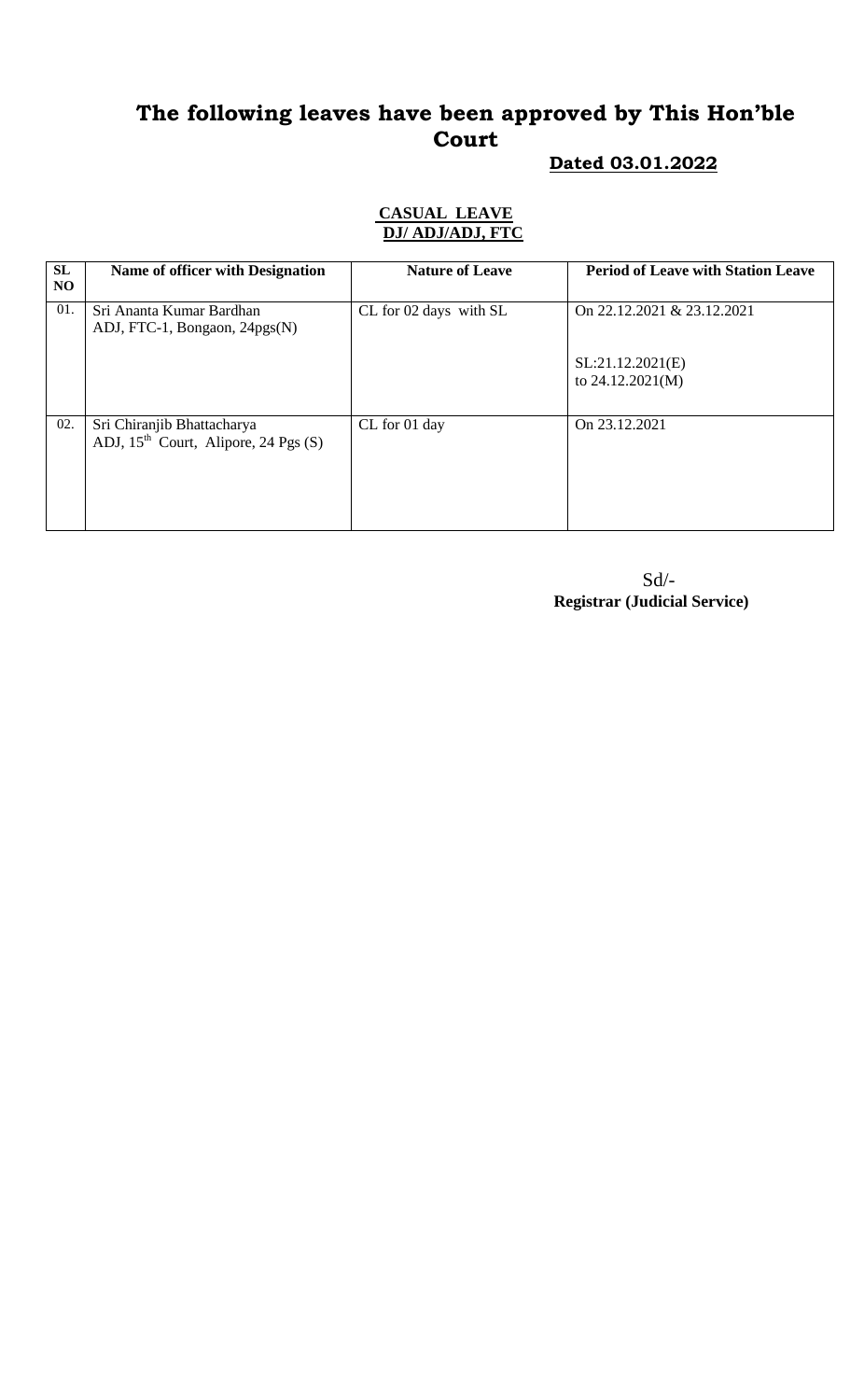# **The following leaves have been approved by This Hon'ble Court**

### **Dated 04.01.2022**

#### **CASUAL LEAVE DJ/ ADJ/ADJ, FTC**

| <b>SL</b><br>N <sub>O</sub> | Name of officer with<br><b>Designation</b>                                              | <b>Nature of Leave</b> | <b>Period of Leave with Station Leave</b> |
|-----------------------------|-----------------------------------------------------------------------------------------|------------------------|-------------------------------------------|
| 01.                         | Sri Partha Sarathi Chakraborty<br>ADJ, $1st$ Court, Purba<br>Bardhaman                  | CL for 01 day          | On 23.12.2021                             |
| 02.                         | Sri Prasanta Kumar Sil<br>Judge, Family Court, Andaman<br>& Nicobar Islands, Port Blair | CL for 01 day          | On 29.12.2021                             |

 $Sd$ <sup>-</sup>  **Registrar (Judicial Service)**

# **The following leaves have been approved by This Hon'ble Court**

### **Dated 04.01.2022**

### **CASUAL LEAVE DJ/ ADJ/ADJ, FTC**

| SL<br>NO. | Name of officer with<br><b>Designation</b>                               | <b>Nature of Leave</b> | <b>Period of Leave with Station Leave</b> |
|-----------|--------------------------------------------------------------------------|------------------------|-------------------------------------------|
| 01.       | Sri Rajesh Guha Roy<br>ADJ, FTC-III, Barasat, 24 Pgs(N)                  | CL for 01 day with SL  | On 04.01.2022                             |
|           |                                                                          |                        | SL: 03.01.2022(E)                         |
|           |                                                                          |                        | to $05.01.2022(M)$                        |
| 02.       | Smt. Sulagna Dastidar (Chattoraj)<br>ADJ, FTC-VIII, Alipore,<br>24pgs(S) | CL for 02 days         | On 04.01.2022 & 05.01.2022                |
| 03.       | Sri Subhajit Basu<br>ADJ, FTC, Durgapur, Paschim<br>Bardhaman            | <b>Station Leave</b>   | From $07.01.2022$ (E) to $10.01.2022$ (M) |

 $Sd$ <sup>-</sup>  **Registrar (Judicial Service)**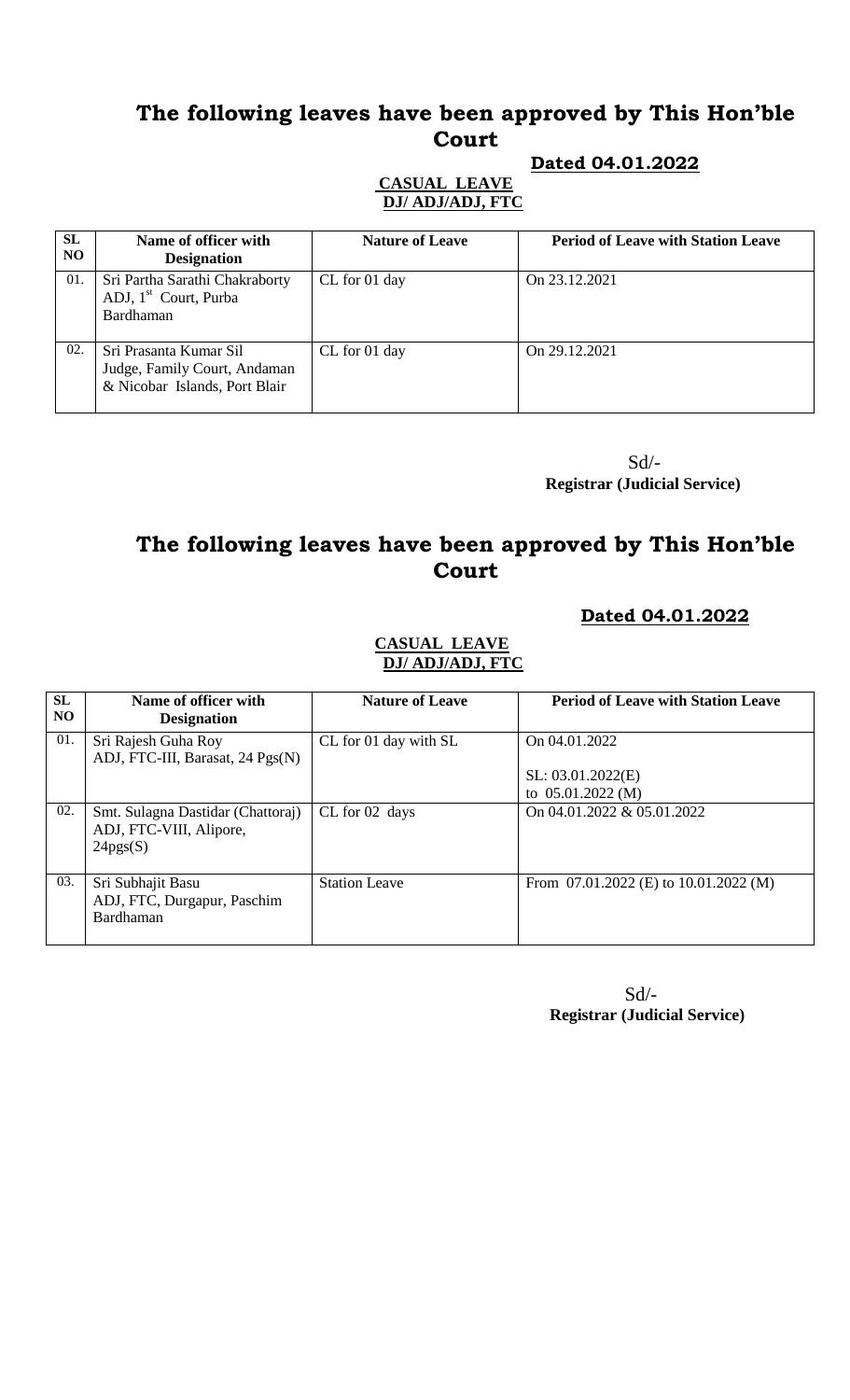### **Dated: 03.01.2022**

### **DJ/ADJ**

| <b>SL NO</b> | Name of officer with<br><b>Designation</b>                                       | <b>Nature of Leave</b>     | <b>Period of Leave with Station</b><br>Leave |
|--------------|----------------------------------------------------------------------------------|----------------------------|----------------------------------------------|
| 01.          | Smt. Durga Khaitan<br>ADJ, Kurseong, Darjeeling                                  | Commuted Leave for 04 days | From 13.12.2021 to 16.12.2021                |
| 02.          | Smt. Madhuchhanda Bose,<br>ADJ, 2 <sup>nd</sup> Court, Katwa,<br>Purba Bardhaman | Commuted Leave for 44 days | From 09.11.2021 to<br>22.12.2021             |

# **ADJ, FTC/CJ(SD)**

| <b>SL NO</b> | Name of officer with<br><b>Designation</b>                                   | <b>Nature of Leave</b>   | <b>Period of Leave with Station</b><br>Leave |
|--------------|------------------------------------------------------------------------------|--------------------------|----------------------------------------------|
| 03.          | Sri Sudip Bhattacharya<br>$CJ(SD)$ , $2nd$ Court,<br>Berhampore, Murshidabad | Earned Leave for 15 days | From $06.12.2021$ to<br>20.12.2021           |
|              |                                                                              |                          | Prefixing : $05.12.2021$                     |

### **JM**

|              | <b>OTAT</b>                                                                  |                                             |                                                     |  |  |
|--------------|------------------------------------------------------------------------------|---------------------------------------------|-----------------------------------------------------|--|--|
| <b>SL NO</b> | Name of officer with<br><b>Designation</b>                                   | <b>Nature of Leave</b>                      | <b>Period of Leave with Station</b><br><b>Leave</b> |  |  |
| 04.          | Smt. Kadambari Adhikari<br>JM, Addl. Court, Arambagh,<br>Hooghly             | Cancellation of Earned Leave for 02<br>days | From 09.12.2021 to 10.12.2021                       |  |  |
| 05.          | Md. Samim Alam, JM, 1 <sup>st</sup><br>Court, Barasat. North 24<br>Parganas. | Earned Leave for days 15 days               | From $24.11.2021$ to<br>08.12.2021                  |  |  |
| 06.          | Smt. Richa Gupta<br>JM, Kakdwip, South 24<br>Parganas                        | Commuted Leave for 45 days                  | From 18.12.2021 to 31.01.2022                       |  |  |

#### **CJ(JD)**

| $\mathbf{v}$ |                                                                                     |                            |                                              |  |  |
|--------------|-------------------------------------------------------------------------------------|----------------------------|----------------------------------------------|--|--|
| <b>SL NO</b> | Name of officer with<br><b>Designation</b>                                          | <b>Nature of Leave</b>     | <b>Period of Leave with Station</b><br>Leave |  |  |
| 07.          | Sri Kallol Ghosh, CJ(JD),<br>$2nd$ Court, Jalpaiguri                                | Earned leave for 01 day    | On 21.12.2021                                |  |  |
| 08.          | Sri Harioam Prasad Shah<br>$CJ(JD)$ , 1 <sup>st</sup> Court,<br>Krishnanagar, nadia | Commuted Leave for 06 days | From 17.12.2021 to<br>22.12.2021             |  |  |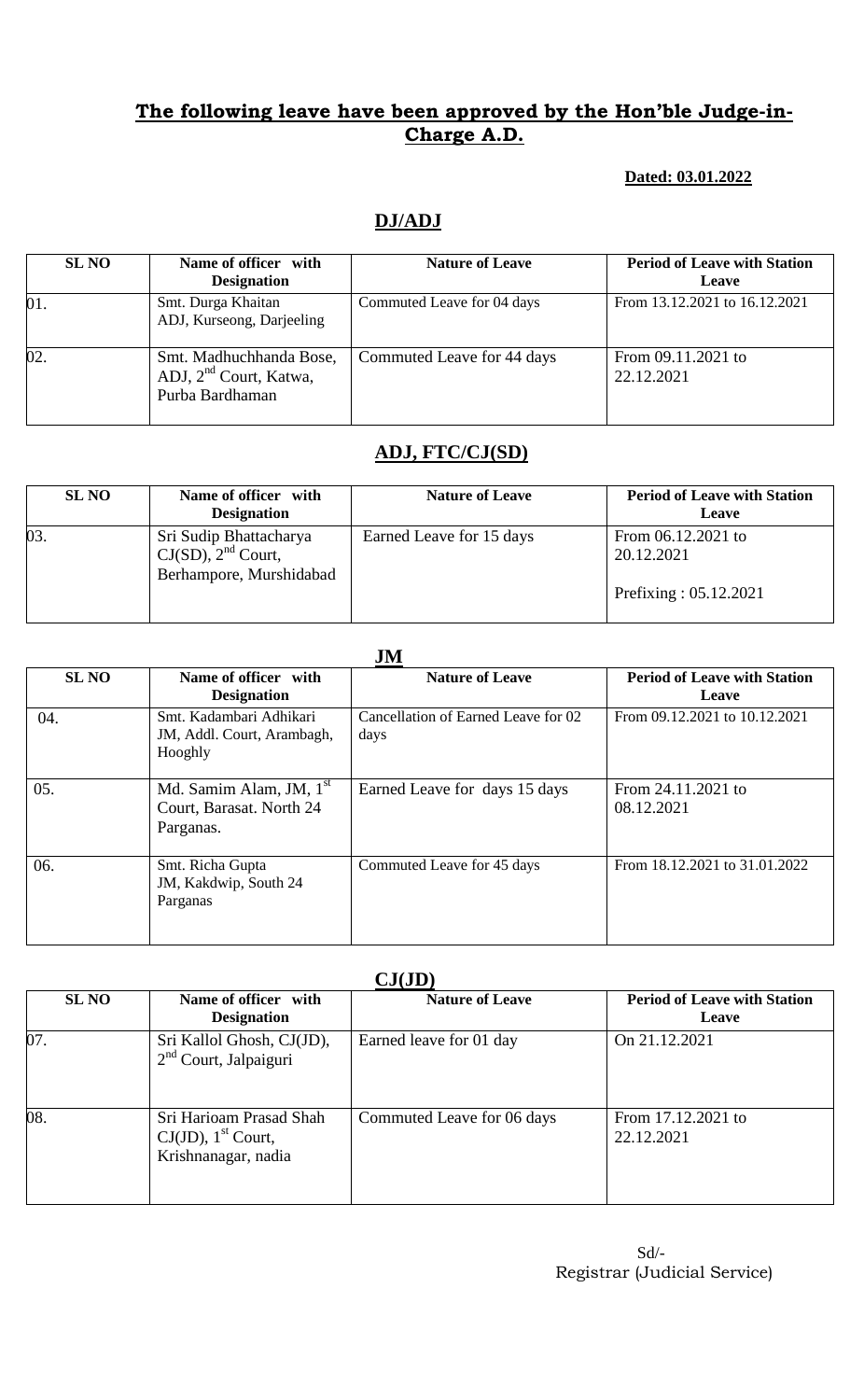## **Dated: 03.01.2022**

# **ADJ, FTC**

| <b>SL NO</b> | Name of officer with<br><b>Designation</b>             | <b>Nature of Leave</b>   | <b>Period of Leave with Station</b><br>Leave |
|--------------|--------------------------------------------------------|--------------------------|----------------------------------------------|
| 01.          | Smt. Anamitra<br>Bhattacharya<br>$CJ(SD)$ , Jalpaiguri | Earned Leave for 05 days | From 03.01.2022 to 07.01.2022                |

| JM           |                                                                |                          |                                              |  |  |
|--------------|----------------------------------------------------------------|--------------------------|----------------------------------------------|--|--|
| <b>SL NO</b> | Name of officer with<br><b>Designation</b>                     | <b>Nature of Leave</b>   | <b>Period of Leave with Station</b><br>Leave |  |  |
| 02.          | Sri Pratyay Pal<br>JM, $2^{nd}$ Court,<br>Siliguri, Darjeeling | Earned Leave for 09 days | From 27.01.2022 to 04.02.2022                |  |  |

# **CJ(JD)**

| <b>SL NO</b> | Name of officer with<br><b>Designation</b>              | <b>Nature of Leave</b>   | <b>Period of Leave with Station</b><br>Leave |
|--------------|---------------------------------------------------------|--------------------------|----------------------------------------------|
| 03.          | Smt. Unnita Panti<br>$CJ(JD)$ , Siliguri,<br>Darjeeling | Earned Leave for 09 days | From 27.01.2022 to 04.02.2022                |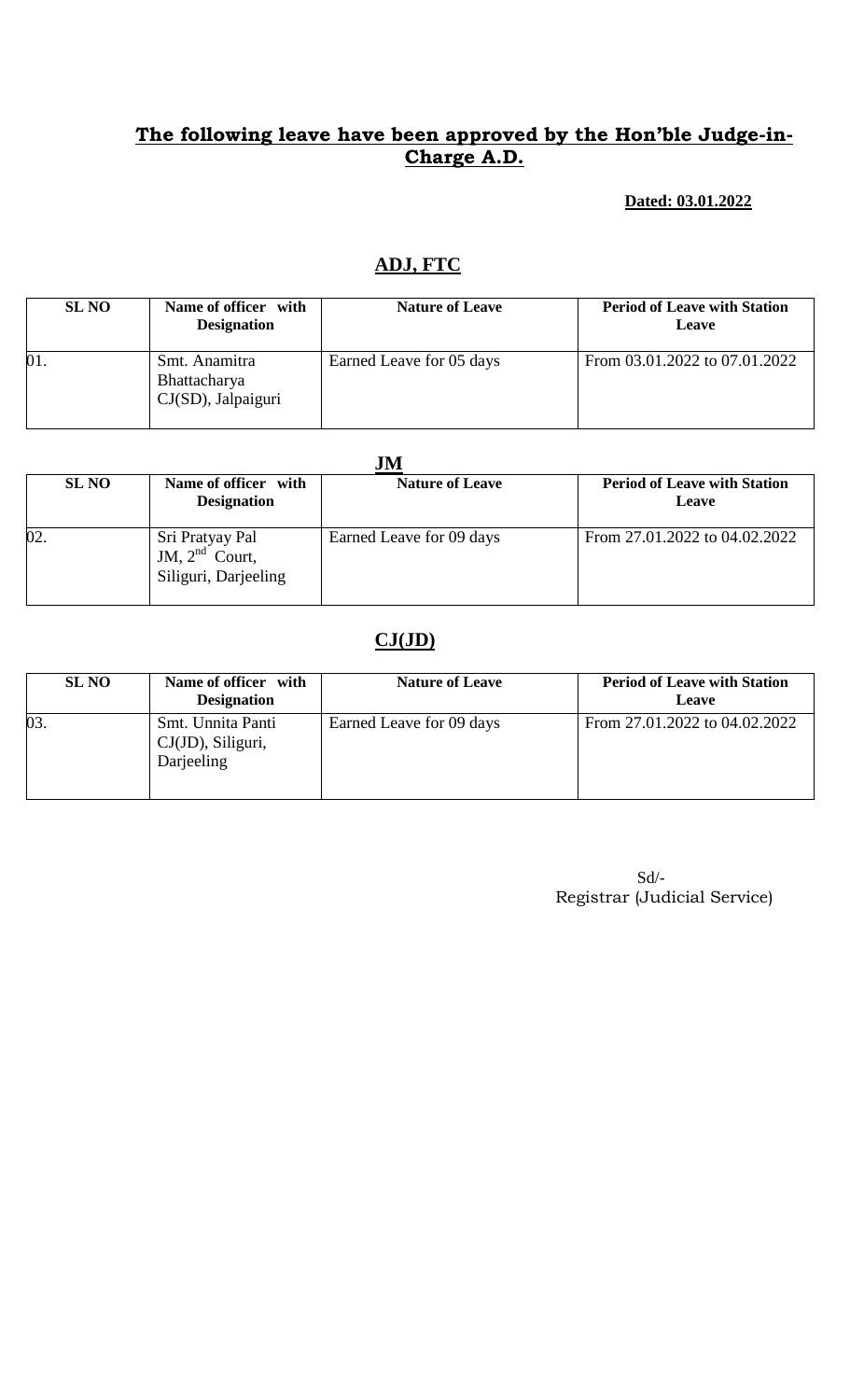#### **Dated: 04.01.2022**

# **DJ/ADJ**

| <b>SL NO</b> | Name of officer with<br><b>Designation</b>                                            | <b>Nature of Leave</b>   | <b>Period of Leave with Station</b><br>Leave |
|--------------|---------------------------------------------------------------------------------------|--------------------------|----------------------------------------------|
| 01.          | Sri Santanu Mukhopadhyay<br>ADJ, 1 <sup>st</sup> Court, Bongaon,<br>North 24 Parganas | Earned Leave for 04 days | From 04.01.2022 to 07.01.2022                |

## **ADJ, FTC/ CJ(SD)**

| <b>SL NO</b> | Name of officer with<br><b>Designation</b>                                        | <b>Nature of Leave</b>   | <b>Period of Leave with Station</b><br>Leave |
|--------------|-----------------------------------------------------------------------------------|--------------------------|----------------------------------------------|
| 02.          | Smt. Sarojani Ghising<br>ADJ, FTC, $7th$ Court,<br>Alipore, South 24<br>Parganas, | Earned Leave for 05 days | From 17.01.2022 to 21.01.2022                |
| 03.          | Sri Sandip Chakrabarti,<br>ADJ, FTC, Rampurhat,<br><b>Birbhum</b>                 | Earned Leave for 06 days | Fom 10.01.2022 to 15.01.2022                 |